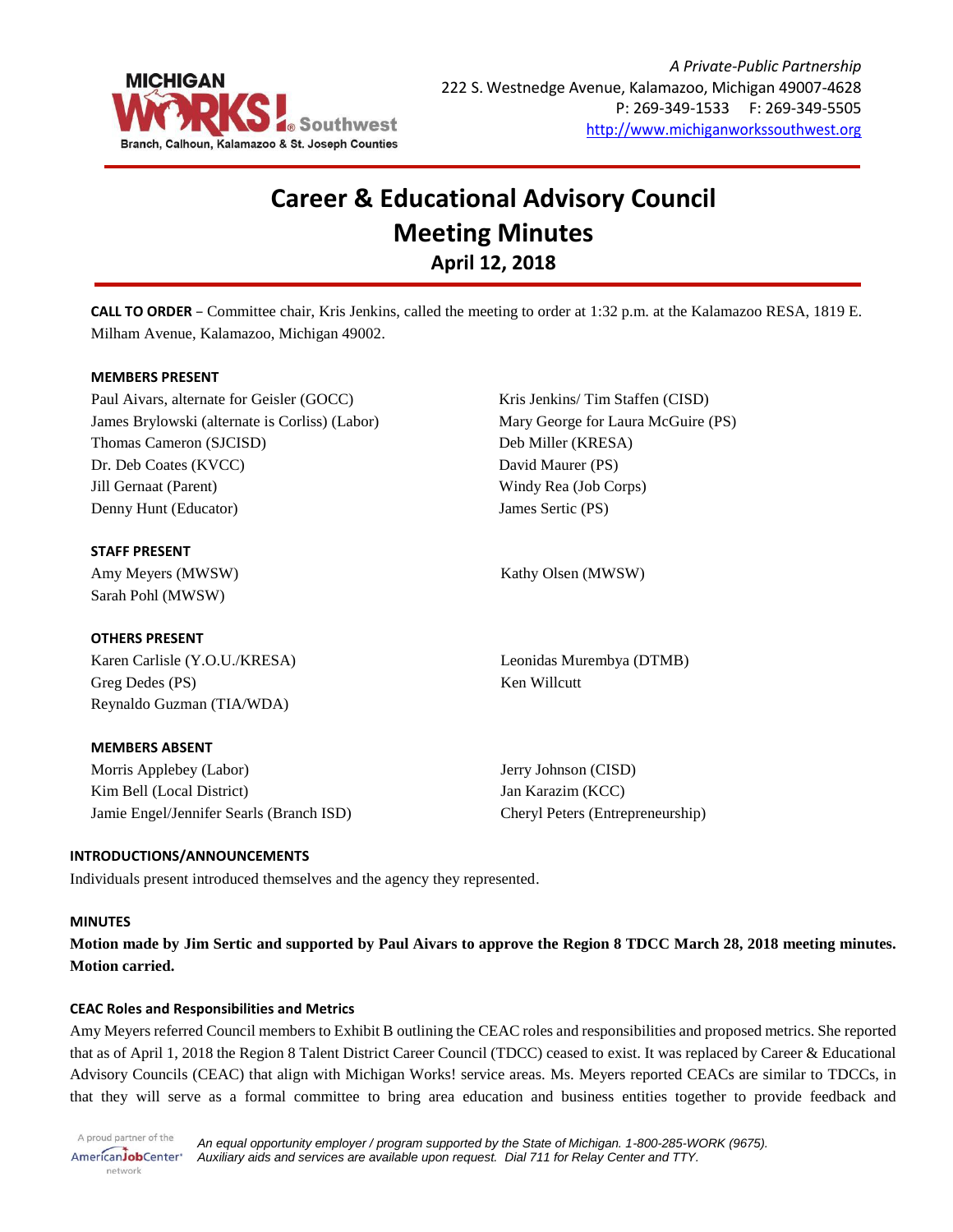## **Career & Educational Advisory Council – Michigan Works! Southwest April 12, 2018 Meeting Minutes** Page 2 of 4

recommendations to the Workforce Development Board. CEACs will be required to report on Metrics to the State of Michigan. For the Michigan Works! Southwest CEAC, the proposed metrics are to establish 20 registered apprenticeships and the promotion of 25 career pathway and exploration events. Ms. Meyers further explained that the goal of 20 registered apprenticeships is not the number of clients receiving apprenticeship training, but instead, the establishment of new apprenticeship programs in the Michigan Works! Southwest service area. She further reported that although many events may have a career pathway or exploration component, only those specifically targeting career pathways or career exploration would be included. Discussion followed regarding ways to accurately identify and report these metrics to the WDB. Council members shared that they already report these numbers to a variety of entities and requested that reporting be streamlined to avoid duplication of work. Reynaldo Guzman offered to further explore this topic to see if there would be a way to share data already collected. Ms. Meyers also stated that Michigan Works! Southwest staff members throughout the four-county region have been asked to gather and report this information as they become aware of events and hopefully this will help to take the burden off CEAC members. However, any CEAC member may send information regarding career exploration events directly to Kathy Olsen.

## **CEAC Bylaws**

Kathy Olsen referred CEAC members to the Career & Educational Advisory Council (CEAC) Bylaws (Exhibit C). She reported the CEAC Bylaws were very similar to the Region 8 Talent District Career Council (TDCC) Bylaws. Edits included changing the references from the seven-county region to the four-count Michigan Works! Southwest service area. CEAC Membership terms were structured so that the expiration of terms would be staggered. She reported the CEAC is required to meet at least three (3) times per year; however, the CEAC could meet more often if needed.

Denny Hunt requested that page 3, section 1.3 be corrected to change "her or she" to "he or she".

# **Motion made by David Maurer and supported by Paul Aivars to approve the CEAC Bylaws with the corrected to page 3, section 1.3. Motion carried.**

## **CEAC Membership**

Kathy Olsen referred CEAC members to the roster of CEAC Members (Exhibit D). She requested that members review the list and note any corrections. Ms. Olsen reminded members that both education and business are key CEAC partners and meetings are open meetings and anyone can attend. Kris Jenkins also reminded CEAC members that the Governor's Marshall Plan for Talent requires "talent consortia", though no more information has been received on what those groups would look like, it is possible that a CEAC could serve as a talent consortium.

Ms. Olsen reported Kris Jenkins was appointed to serve as the CEAC Chair by the Michigan Works! Southwest Workforce Development Board. However, Kris Jenkins informed CEAC members that she will need to step down from this role because she has accepted a position as superintendent of the Branch Intermediate School District. Members were informed that a new Chair and a Vice Chair would need to be elected by the CEAC members and then approved by the Michigan Works! Southwest Workforce Development Board.

**Motion made by Kris Jenkins and supported by Denny Hunt to nominate Deb Miller as the CEAC chair. Motion carried by unanimous decision.**

**Motion made by Kris Jenkins and supported by Paul Aivars to nominate Thomas Cameron as the CEAC Vice Chair. Motion carried by unanimous decision.**

## **CEAC Meeting Schedule for 2018**

network

Kathy Olsen referred CEAC members to the CEAC 2018 meeting calendar (Exhibit E). She reported the CEAC schedule will be

A proud partner of the *An equal opportunity employer / program supported by the State of Michigan. 1-800-285-WORK (9675).* AmericanJobCenter\* *Auxiliary aids and services are available upon request. Dial 711 for Relay Center and TTY.*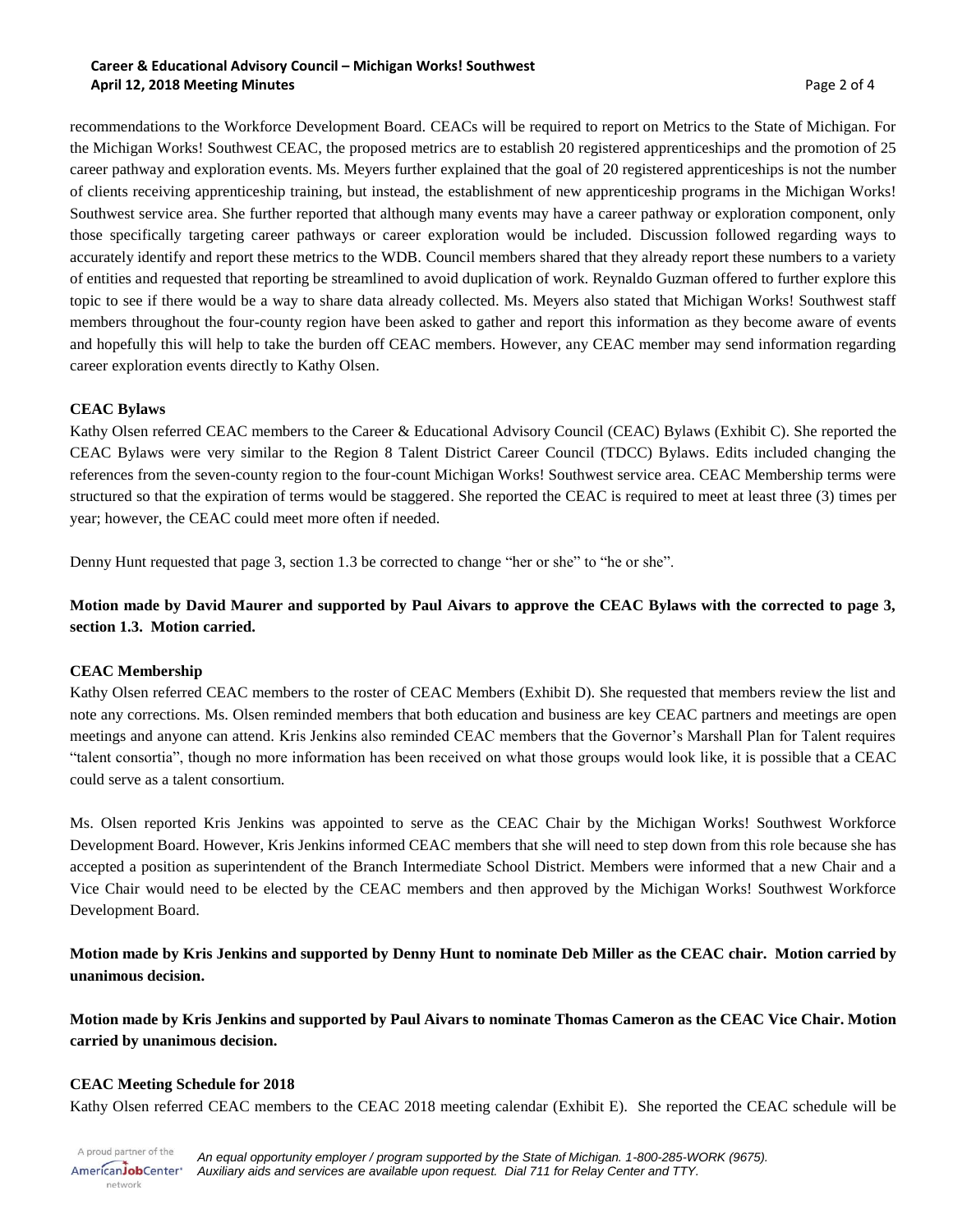## **Career & Educational Advisory Council – Michigan Works! Southwest April 12, 2018 Meeting Minutes** Page 3 of 4

posted on the Workforce Development Board page of the Michigan Works! Southwest website [\(http://www.michiganworkssouthwest.org/about/board/\)](http://www.michiganworkssouthwest.org/about/board/). A meeting calendar for 2019 will be presented to CEAC members requesting approval, in the fall.

### **UPDATES**

## **Employers and Labor Updates**

David Maurer reported Humphrey Products has been busy recruiting talent, with little success so far. Talent recruitment will most likely also be a topic of discussion at tomorrow's Manufacturing Consortium meeting. The work of groups like the CEAC are instrumental in helping to address the talent gaps affecting area employers. He further reported that employees are also concerned about worker attendance and dependability, use of cell phones at inappropriate times, and a lack of skills to effectively communicate issues pertaining to work. Other employers and labor members in attendance agreed that attendance and cell phone usage are common concerns in the workplace. Another concern mentioned was convincing potential talent that jobs in manufacturing and building trades can lead to respectable and rewarding careers.

Council members discussed the need for increased outreach to youth to inform them about alternative career tracks such as apprenticeship training and dispelling the misconception that a career in manual labor is not equitable to success. Members also supported more recognition for students completing Career & Technical Education (CTE) training programs as well as students who find success in less common educational pathways. Members agreed that outreach to parents was also necessary to help shift public opinion regarding jobs in manufacturing and construction. A State led marketing campaign like Going [PRO with Skilled Trades](https://www.mitalent.org/skilled-trades) may help to shift general opinion and members were hopeful that the Governor's Marshall Plan for Talent will also help to increase interest in CTE programs. Members further noted that in order to reach the youth population, it will be important to reach out to the youth on their platforms and utilize social media as much as possible to highlight successes and initiatives.

Jill Gernaat, representing public school parents, reported youth are more apt to listen to their peers and suggested using youth peers to share stories of their successes. She also stated that she sees a need for creative problem solving on the part of the employer regarding the cell phone usage in the workplace. She explained that many students now use cell phones at school as a learning tool and it is becoming increasingly difficult to identify appropriate and inappropriate times for using these devices. She reminded council members that they themselves are most likely using cell phones while at work and when at meetings. Instead of punishing the behavior, perhaps employers should develop practices and policies that would build in appropriate usage during work hours.

Greg Dedes shared a couple of success stories. One pertained to a student who had a paid internship with MacAllister CAT and now the employer is funding the student's secondary education. Another student who completed two years of CTE welding moved into an apprenticeship training program with the Plumbers and Pipefitters.

### **Community College Updates**

*Kalamazoo Valley Community College (KVCC) -* Dr. Deb Coates reported Kalamazoo Valley Community College (KVCC) has been identified as a training provider for upcoming  $MAT<sup>2</sup>$  training and KVCC is currently seeking candidates for two positions related to thistraining. Dr. Coates reported KVCC's new president, Dr. Luther Marshall Washington will be coming onboard this summer. She added that an Automotive Open House is scheduled to be held at KVCC on April 27, 2018 from 3:00 to 7:00 p.m.

*Glen Oaks Community College (GOCC) –* Paul Aivars reported Glen Oaks Community College (GOCC) is launching a new Agricultural Equipment Technology program and is exploring the start of a Veterinary Tech program, both for the fall 2018 semester. Mr. Aivars also reported GOCC is remodeling. GOCC will be hosting a job fair next week and so far, 51 employers are scheduled to participate in the event. Mr. Aivars reported outreach for the job fair event is targeted to reach current high school seniors who are not planning to attend college in the fall. A MiCareerQuest Southwest event is scheduled to be held later this spring at GOCC. It is expected that over 800 students will attend, and the students will be exploring six major career paths.

A proud partner of the AmericanJobCenter\* network